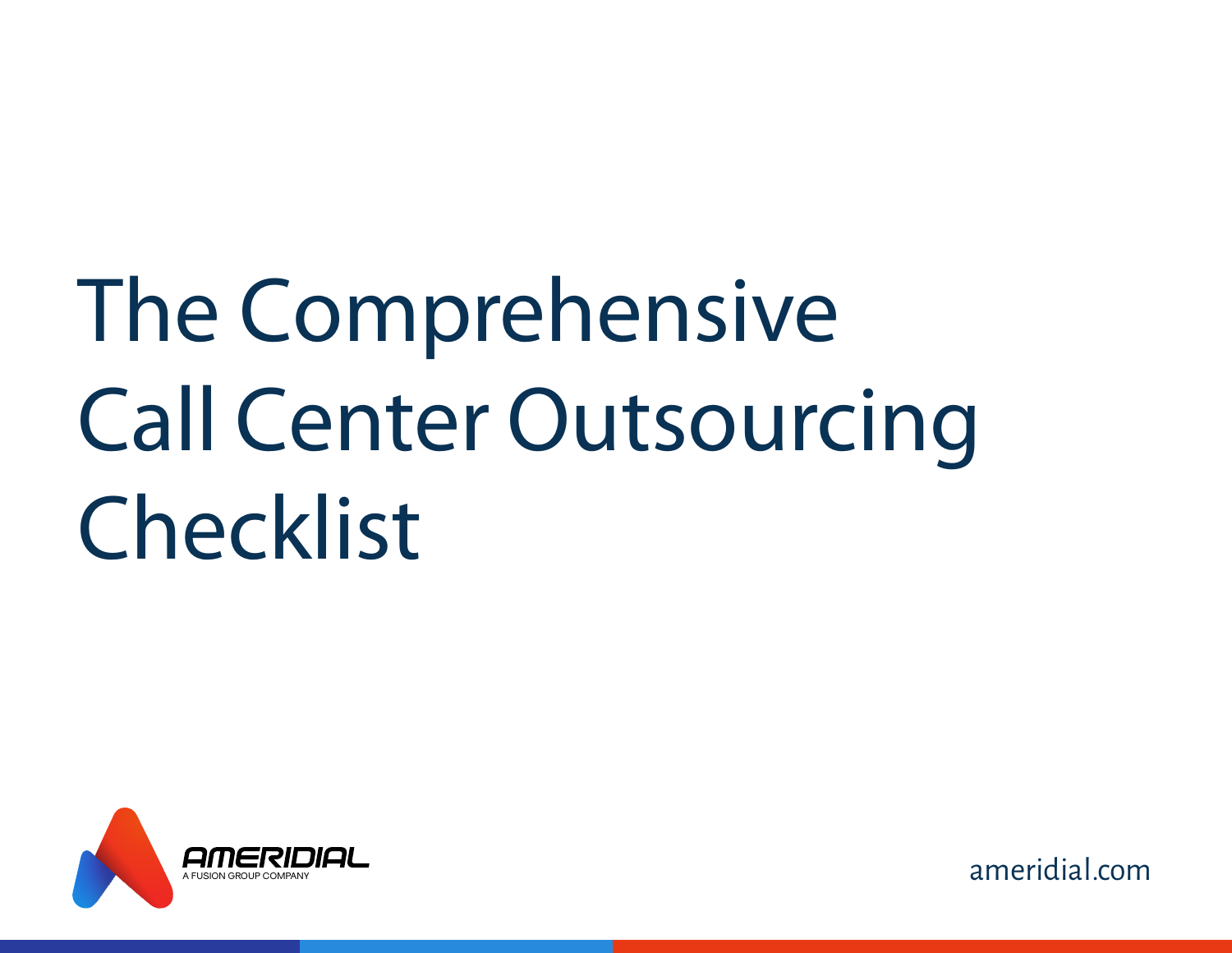

## **Table of Contents**

- **Staffing and Training •**
- **• Quality and Compliance**
- **• Disaster Recovery and Business Continuity**
- **• Call Center Service**
- **• Technology**
- **• Management**



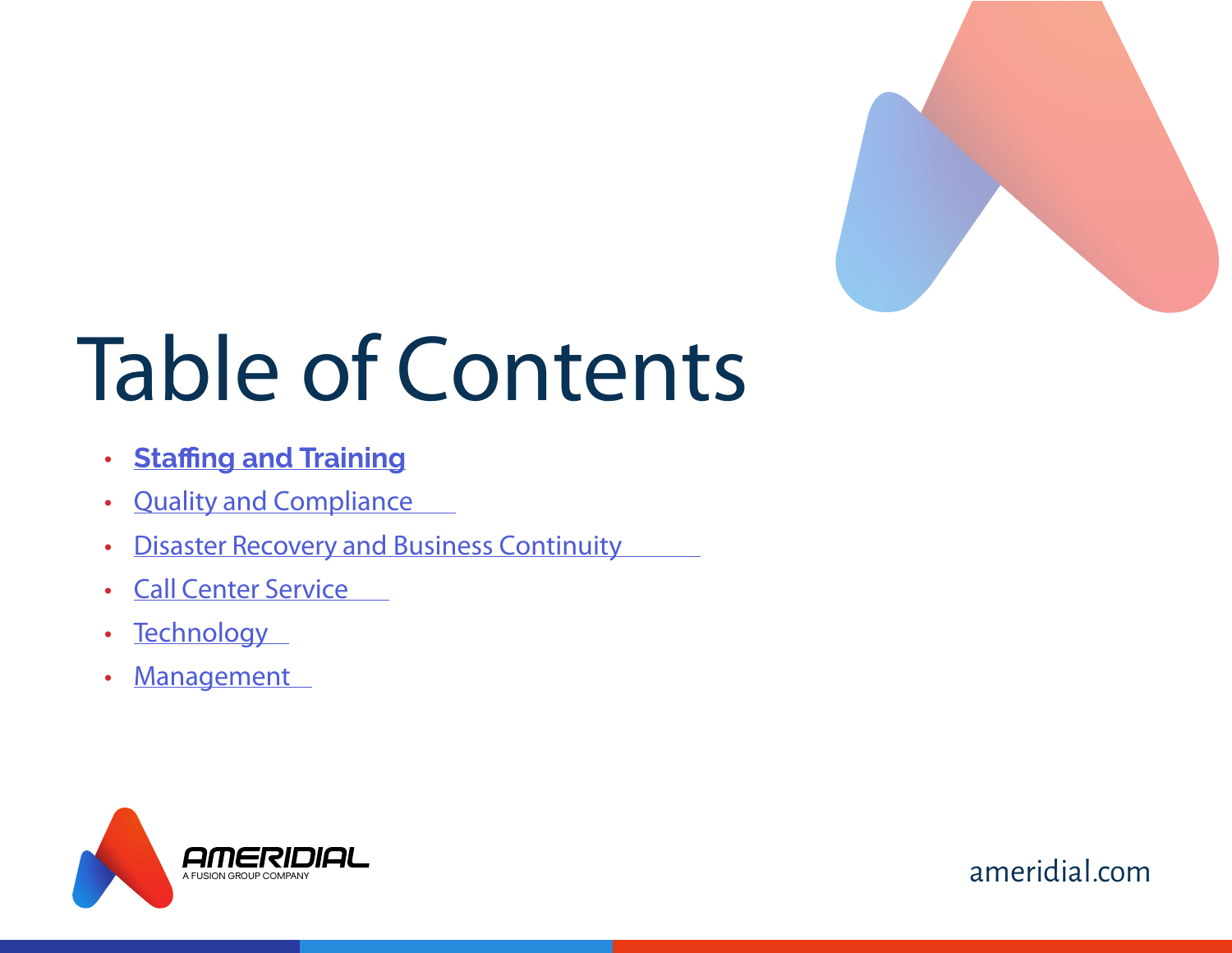### **Important Questions to Ask Before Choosing a Call Center Vendor**

Finding a call center vendor that meets all your needs can be a complex process. First, there are a lot of vendors to choose from and an untenable amount of data about them and call centers in general. After all, a Google search for "call center vendors" brings up more than 218 million results.

With so many choices — and not all of them offering the kind of quality and trust-based relationship you want — you need a proven method to narrow the field and find out whether a potential call center will be a good partner. Use the checklist of questions below to find out what you need to know before making a choice.



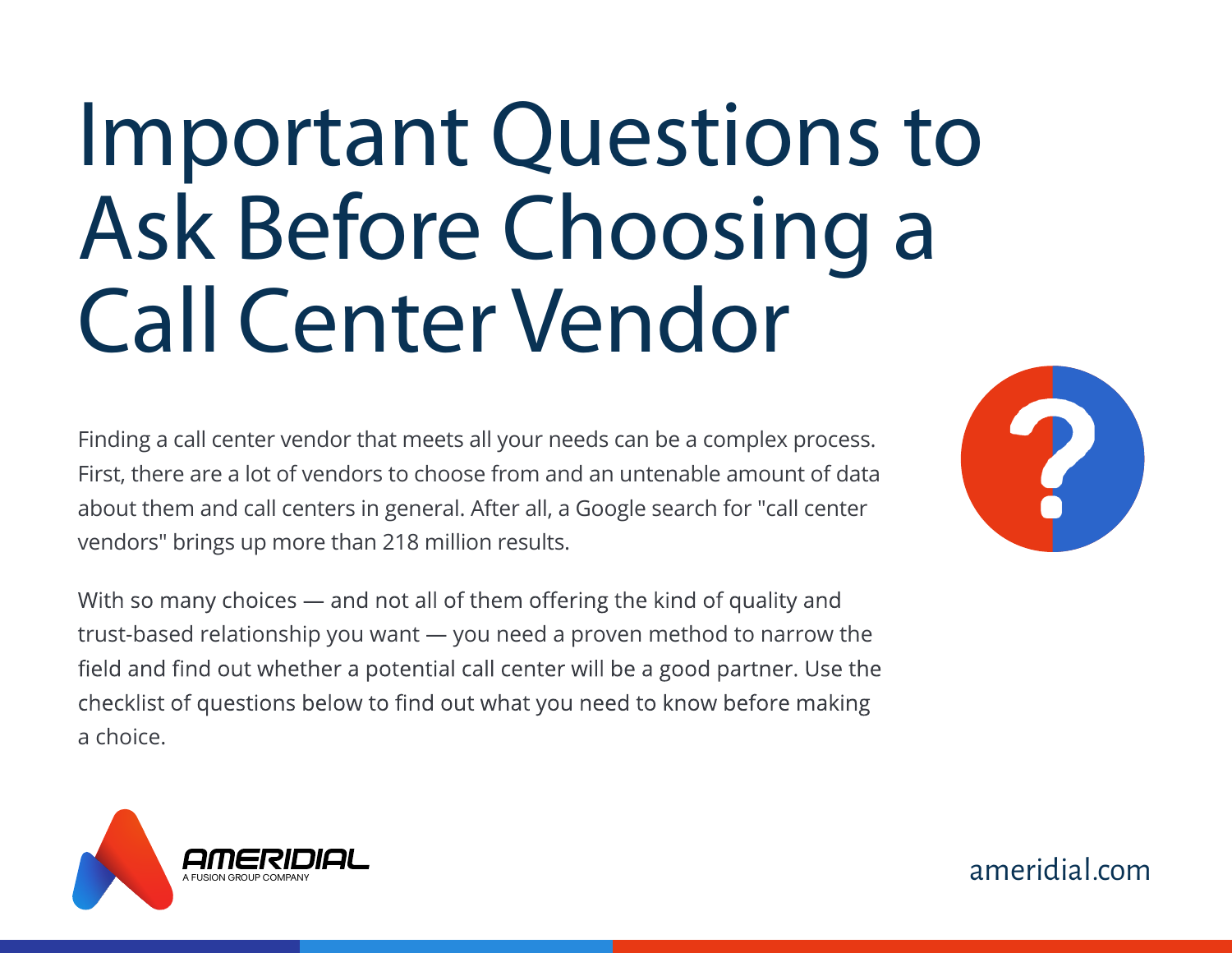# **Staffing and Training**

It's critical to find out everything you can about who will be manning the phones, as these people will be the voice of your brand. Ask these questions about how the call center hires and trains their staff.

#### **Where does the call center source employees from?**

What sources are used to find candidates? What experience and education do they require of their candidates? What's their average age? Are they capable of scaling up on short notice, does the labor pool(s) they draw from offer that elasticity? Find out if the call center has a comprehensive staffing plan because their ability to scale up quickly, especially during busy seasons, makes a huge impact on their ability to service your customers effectively.

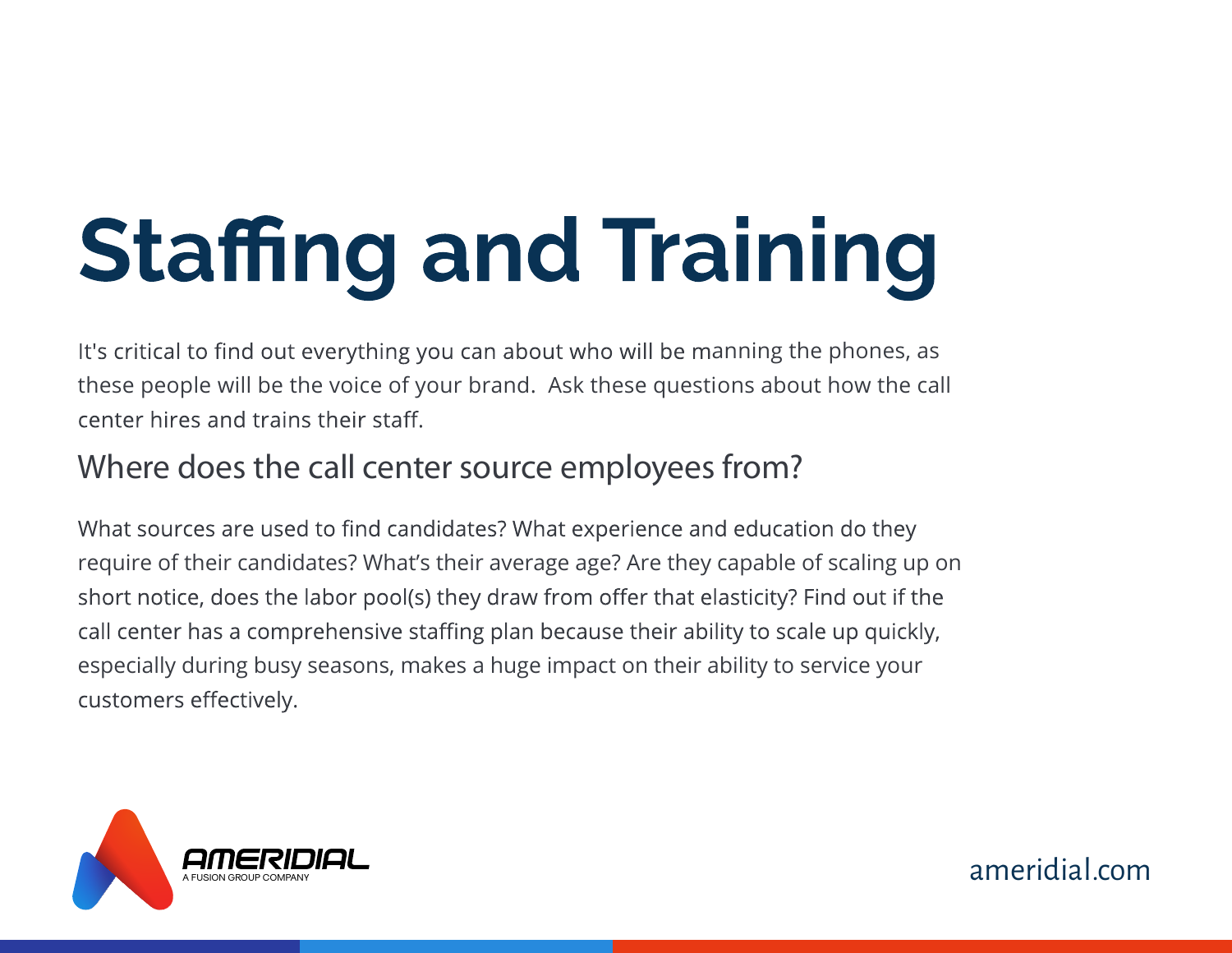#### Who makes the final hiring **decision?**

Does the vendor rely solely on a recruiting agency to make hiring calls, or is there a systematic process for evaluating candidates to ensure high quality? What is the actual interviewing and qualification process and how many qualified screeners need to approve a candidate before a job offer is extended?

#### **How much reliance is there on temps?**

Call centers often have to rely on temps to scale up quickly during holidays or other busy seasons. Some, like Ameridial, avoid temps unless absolutely necessary. If temps are employed find out what percentage of the staff are temps and if they offer "temp-to-hire" benefits for those who do a good job. The overall longevity of staff can impact call center service quality, and employees (or temps) who have a stake in or ownership over their processes tend to do a better job.

#### **What types of screenings are conducted?**

Does the call center conduct screens such as background checks, drug screening or skill tests (such as typing tests) before hiring candidates? Make sure hiring processes are, at a minimum, above board when it comes to legal requirements and any industry compliance standards you may be held to.

#### **How is training handled?**

Ask questions about how the vendor trains staff. Are employees provided with orientation training, allowed to shadow other staff members or practice answering phone calls before they're thrown into a live call situation? Who actually conducts the training sessions? Are clients allowed to participate in training? Who develops the training content and reference tools? Training is every bit as important as the representatives who are trained. Without the proper training, even the most skilled representative will struggle to succeed.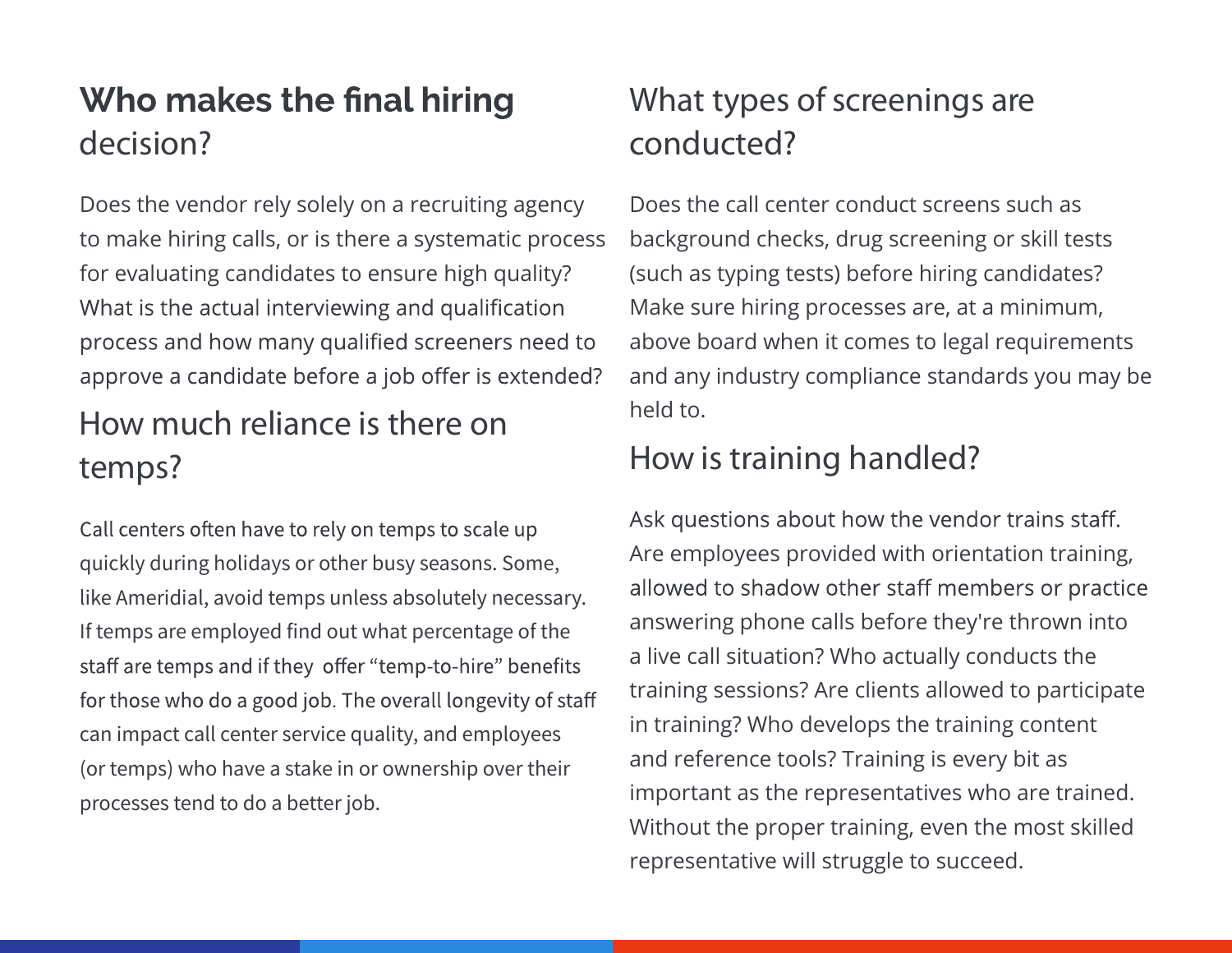### **Quality and Compliance**

Whether or not the call center can meet service level agreements or uphold compliance requirements is critical to a successful relationship. Here are some questions you might ask to determine if this is the case.

#### **How does the call center vendor ensure quality?**

Make sure the call center has a quality assurance department and find out what their quality assessment process is. Who does the grading? How qualified are the analysts to grade the calls? What are the grading criteria they employ? Can you customize the QA process to fit your program? And what sample size is drawn to effectively grade each representatives (make sure it's a valid sample size).



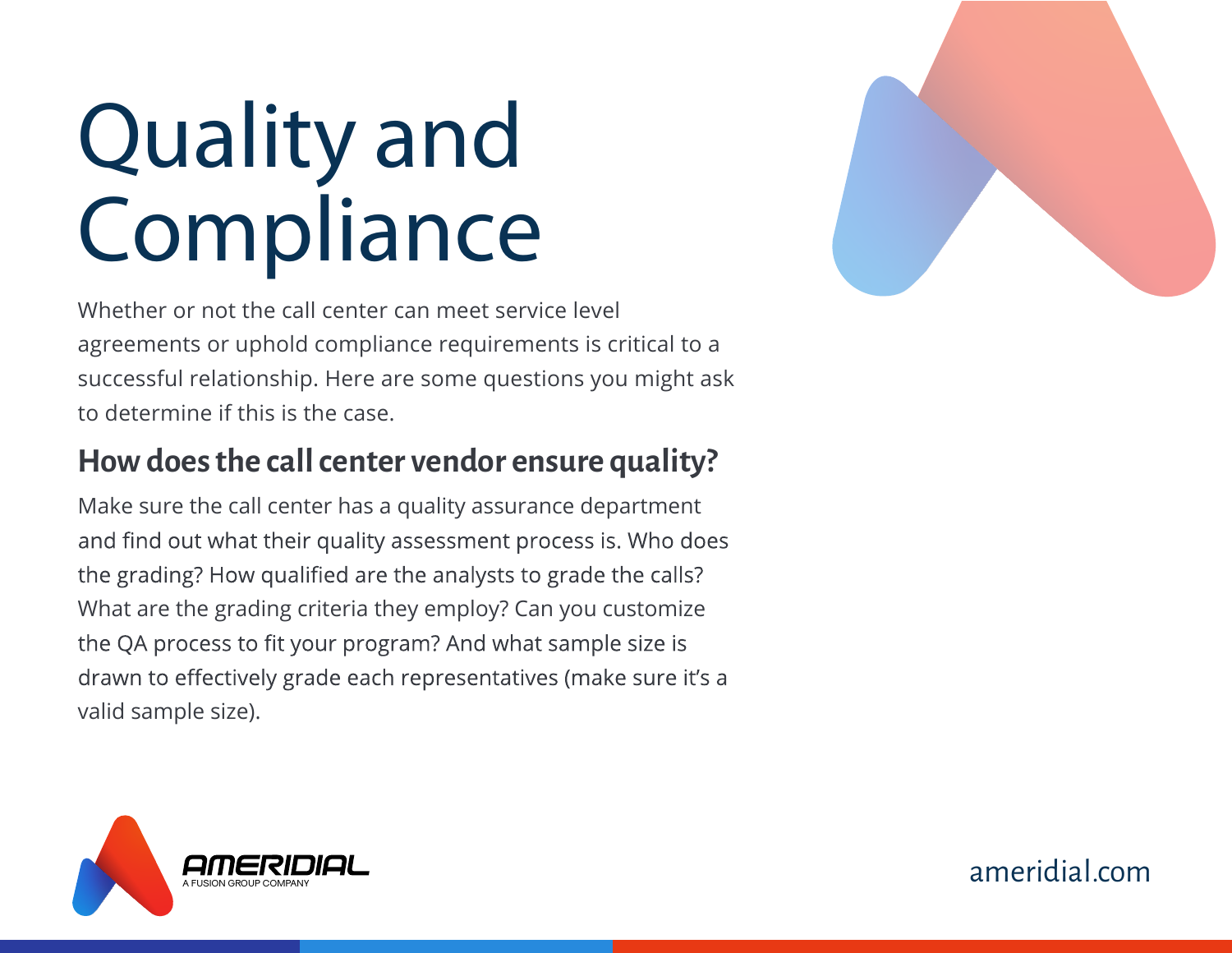#### How is staff motivated to **provide quality work?**

It's not enough for the call center leadership to buy into delivering your SLAs. They won't be successful in doing so unless the front line staff, and all layers of management staff, are also committed to success. There are many ways to motivate employees, especially in a call center setting. Find out how the vendor plans to reward and motivate its staff to ensure quality work is performed at all levels.

#### What compliance certifications does **the call center hold?**

Healthcare, finance, retail and other industries maintain different compliance standards and you'll want to know which ones the call center is certified in, or at the minimum compliant with, before choosing a partner.

HIPAA compliance is mandatory for any entities that deal with personal health information, for example, and PCI-DSS compliance is required for anyone handling credit or debit card information. Ask call center vendors for a list of compliance certifications to ensure they meet the requirements of your industry.

#### **What e�forts are made to ensure ongoing compliance?**

Don't stop asking questions just because a vendor assures you it's compliant. Ask about how it trains staff and maintains compliance to better ensure you're not putting yourself at risk for exposure to regulatory fines and sanctions via your relationship with this business partner. And ask what steps they take year over year to monitor changes to compliances standards and how they maintain their status.

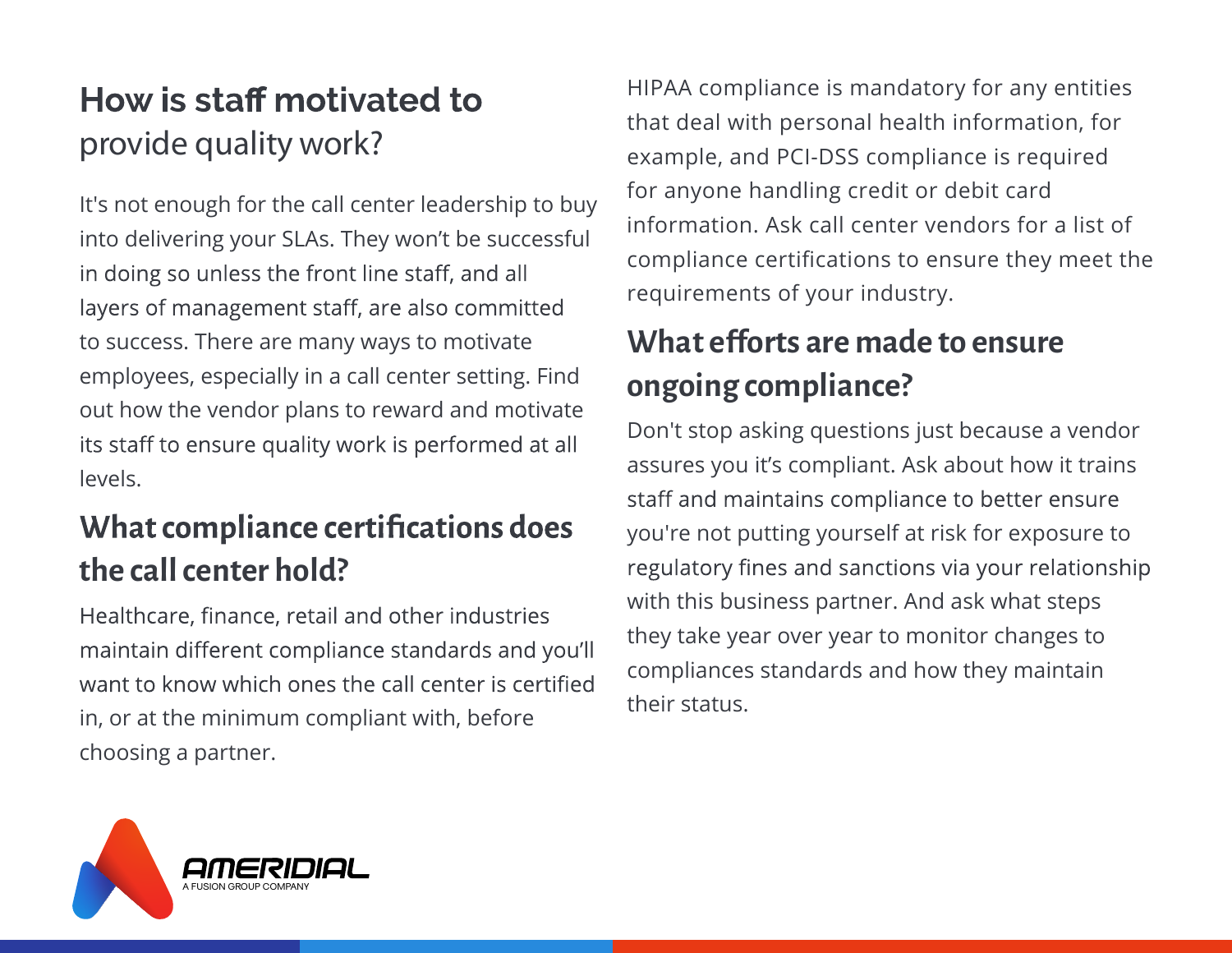### **Disaster Recovery and Business Continuity**

One of the benefits of a call center partner is that you can rely on them for backup when something happens in your home office. But that's only true if your vendor has a plan for business continuity if something happens to one of their offices.

#### **Are there redundancies in place with regard to call center locations?**

Does the vendor provide support from multiple locations and are they far enough apart so that a natural disaster isn't likely to impact both (or multiple) locations simultaneously? Will the call center agree to locate a portion of your delivery staff in each of the centers if you choose them? And can you load balance the staff so that your maximum exposure at one center only represents 50% of your outsourced staff?

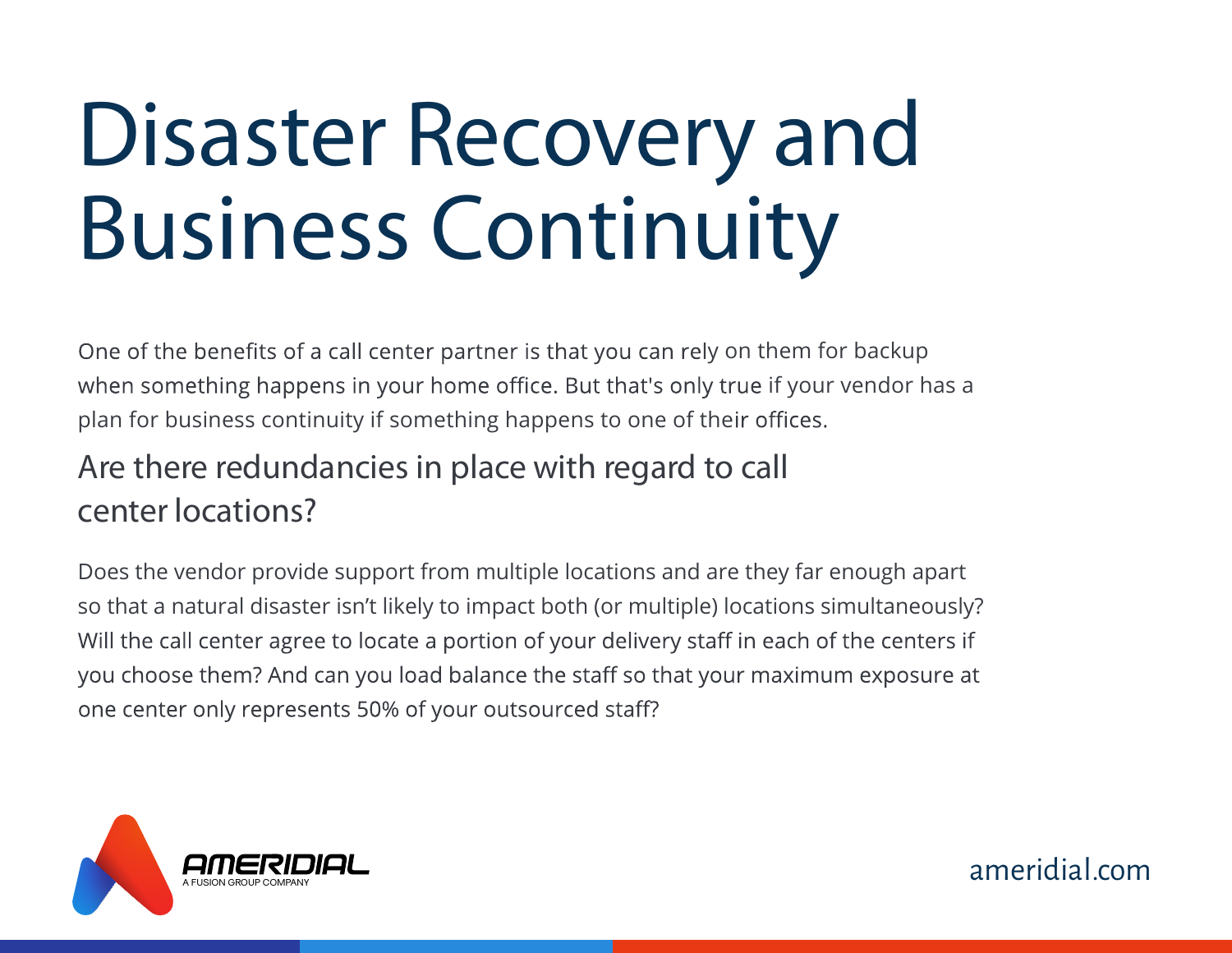#### **What type of backup is there for internet, phone and computer equipment?**

Does the vendor have a plan in place to ensure data and networks are accessible and safe if a disaster or cyber breach occurs? It's often a good idea to look for vendors that work with off-site data providers and cloud based servers for this purpose.

#### **Is there a disaster recovery plan, and what's the timeline?**

Ask for the vendor's formal disaster recovery plan. If they can't provide a formal, written plan (updated within the past year), that's not a good sign and should be a red flag. Find out how the vendor plans to communicate (especially with you) during a disaster event and how quickly they expect to be "live" again in various types of scenarios.

Note that understanding the vendors disaster recovery plan is just as important as making a decision about whether or not to work with them. You'll also need to revise your own business continuity plan to account for theirs in the event that you're both impacted by the same circumstance — especially if you're working with a call center in the same region as your own offices.



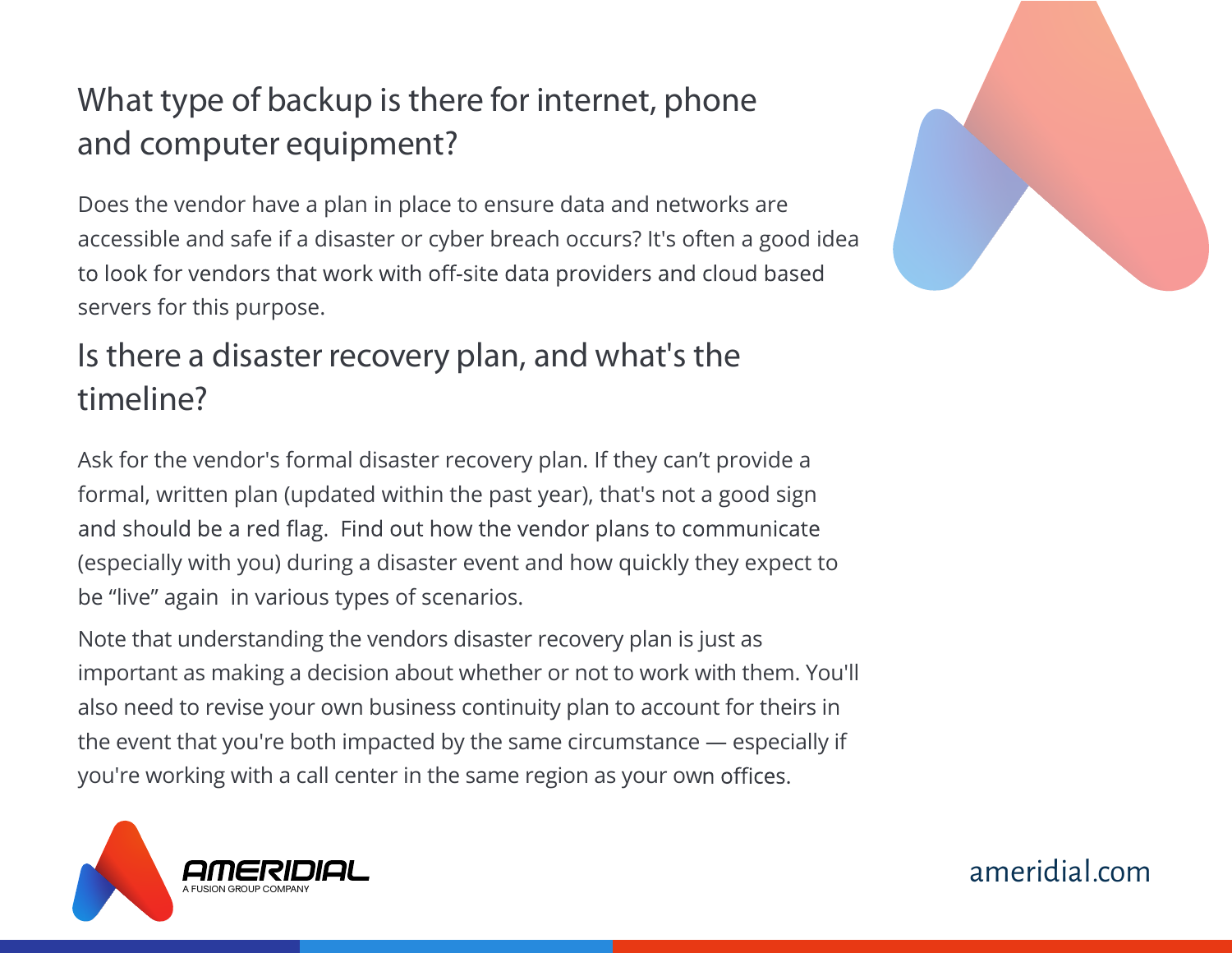# **Call Center Service**

If the call center doesn't provide the type of service you're looking for, it's obviously not the right choice. But many companies forget or don't realize that not all call centers are the same. These questions about service should be some of the first you ask.

#### **What services are provided?**

Review the call center vendor's brochure and website copy to learn about its services, and then ask questions to get a more specific overview of what the vendor provides. Some examples of the types of services you might be looking for but aren't provided by every call center include but aren't limited to:

- **• Appointment Setting**
- **• Advanced Customer Service**
- **• Technical Support**





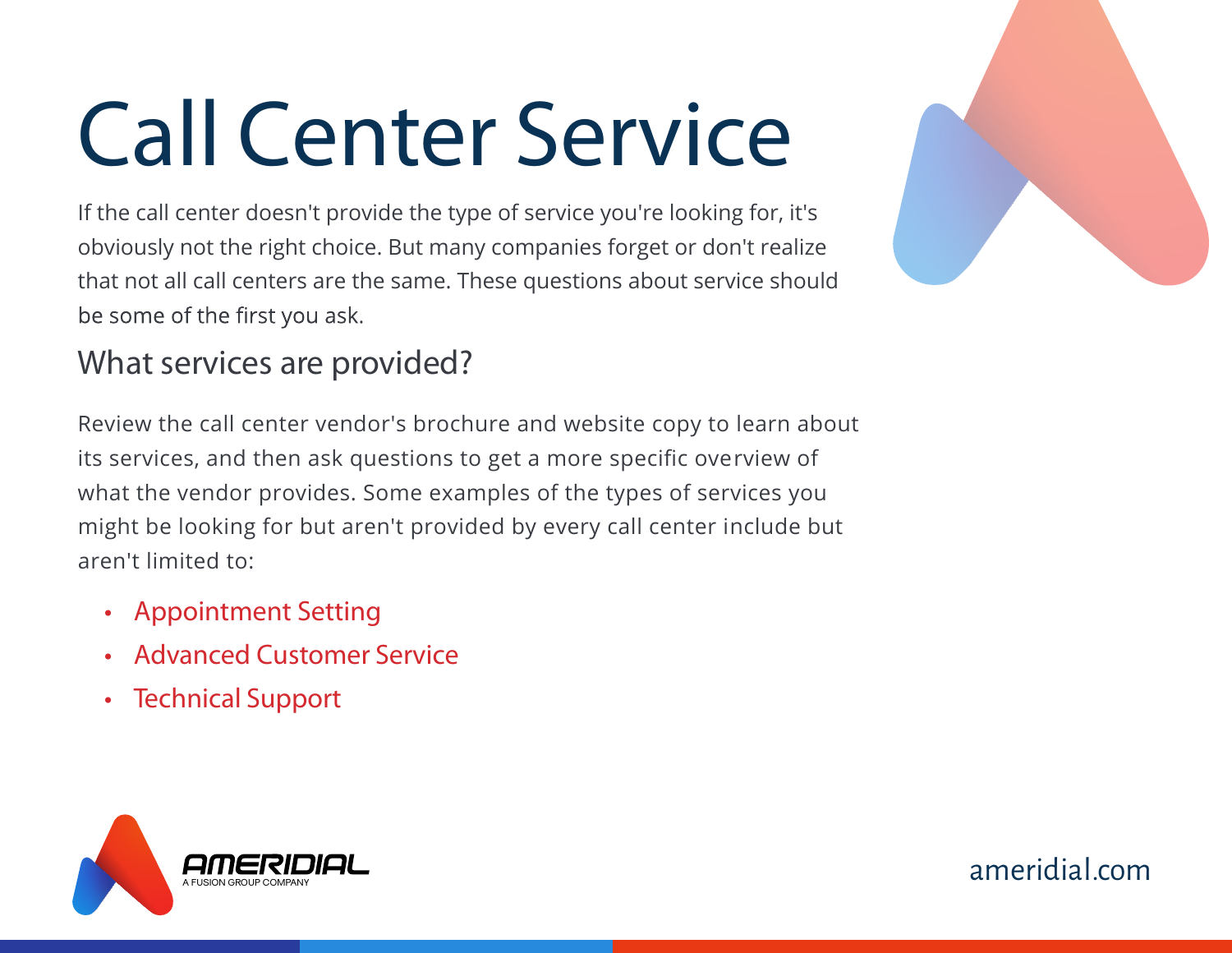#### **What languages can be supported?**

The ability to provide customer service in multiple languages is one of the many benefits of a call center. But if your vendor supports seven languages and none of them are the primary or secondary languages spoken by your customer base, it's not extremely beneficial.

Ask for a list of languages the vendor supports, how many speakers of each language there are and whether they are native speakers. If they aren't, ask how proficient they are; someone who has taken a year of Russian isn't going to be able to handle a complex customer service matter in the language.

#### **What are the fees, what's included when you bill?**

Ensure you know how you're being charged for all services. Is there an upcharge for bilingual, late shift or escalated calls, and how are those tracked and determined? Is the pricing all-inclusive that you've been quoted or will you receive a bill with a number of additional fees? How are you be billed, is it by the hour, by the minute, by the call? And what are the payment terms and frequency of billing? It's always important to get prices and any cost-related agreements in writing and ensure you understand them.



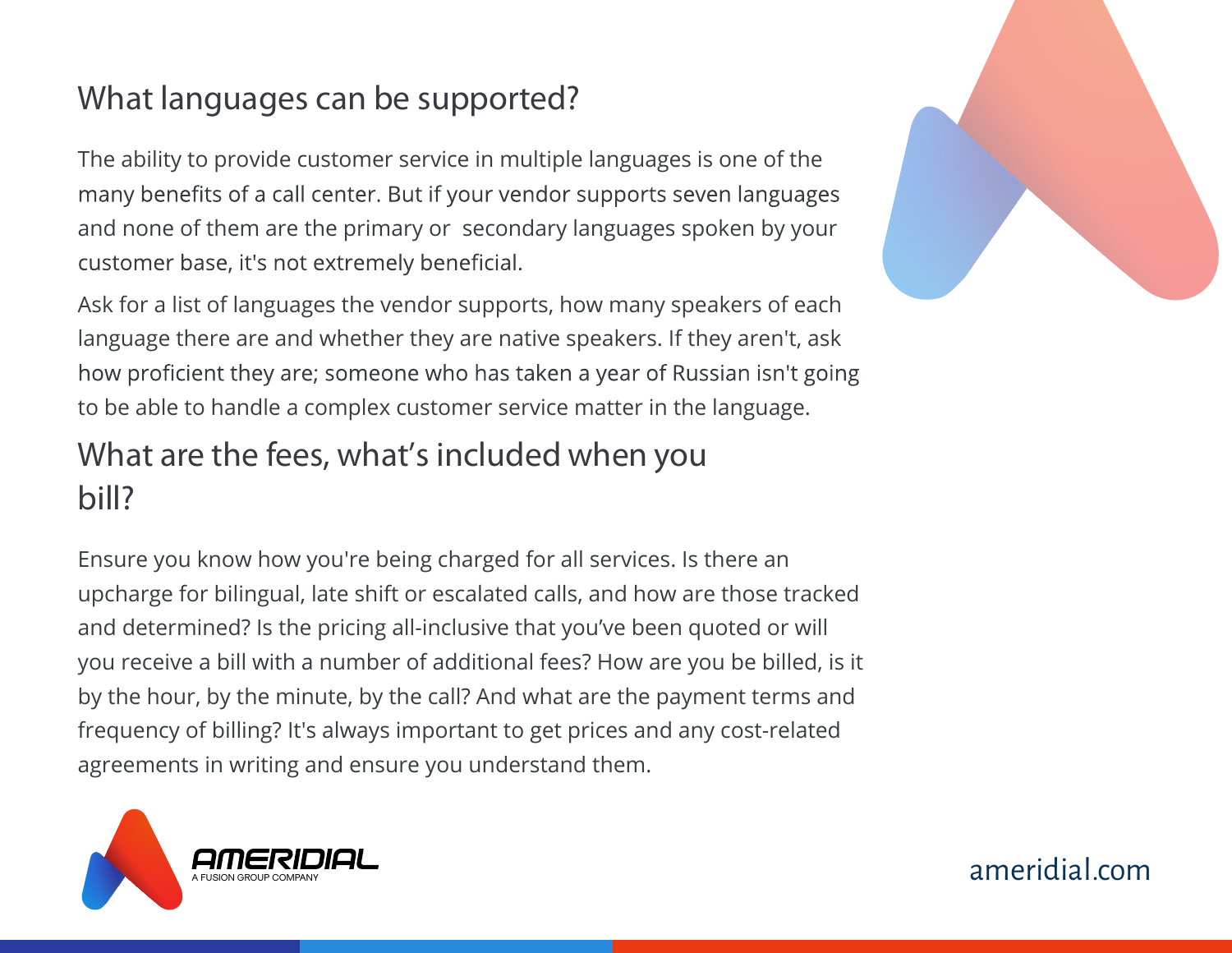# **Technology**

The technology a call center uses is important. Make sure you understand what the technology backbone, and ACD is, that's employed by the call center. Make sure you know the features and functions of the solution(s), particularly those applicable to your program needs. Plus, you'll definitely want to ensure that the call center is capable of integrating with your own systems if you'll be running parallel or related processes in-house.

#### **What systems does the call center currently use?**

Ask for a list of programs and systems the call center uses to get an idea of how it manages workflow, data and calls. Ensure that any systems are compliant with industry regulations that are important to your company. You may also want to ask about the types of phone lines and other equipment the call center uses to ensure it's invested in high-quality resources.



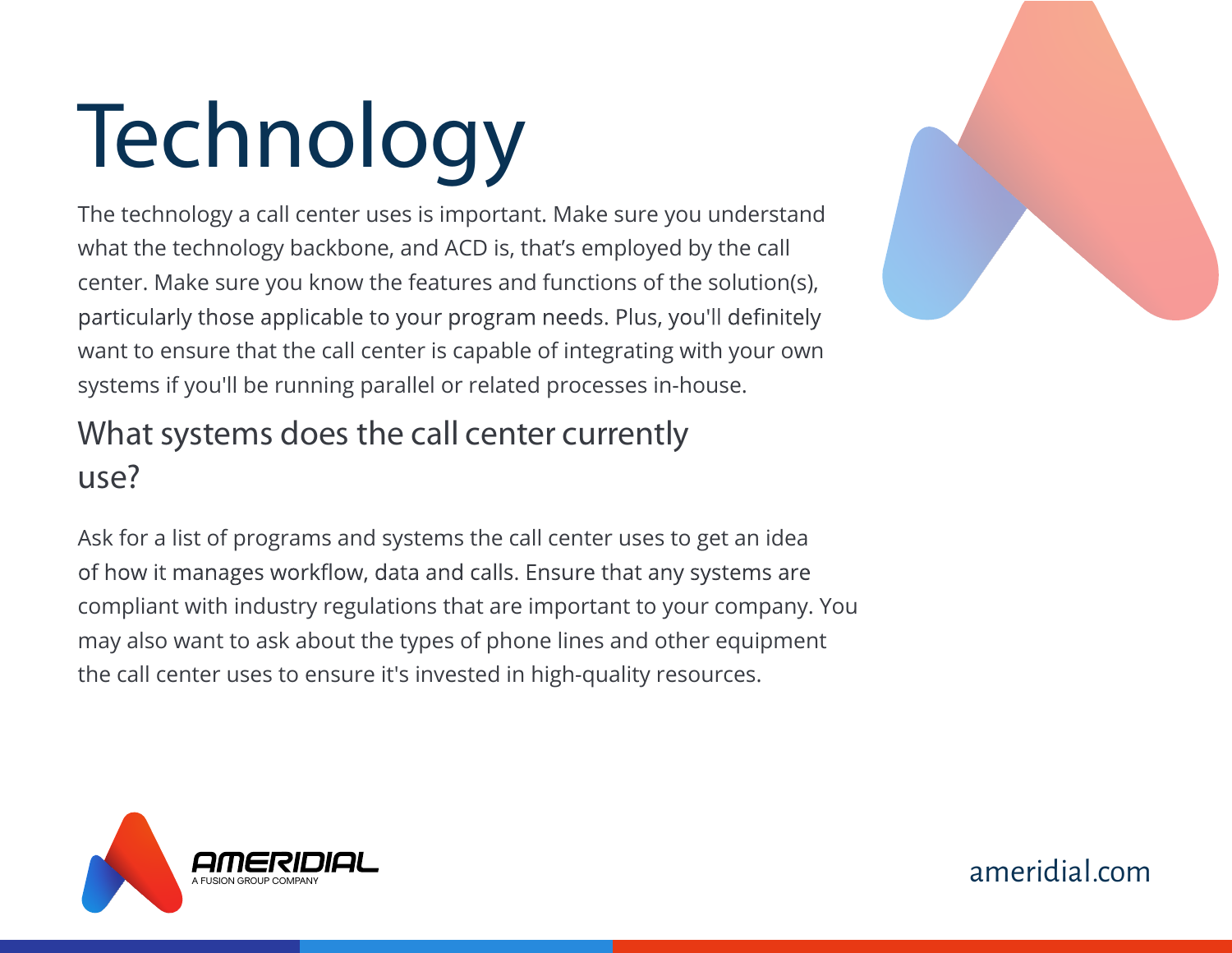#### **Are integrations with your systems possible?**

Find out if the call center is willing to put in the work to integrate its systems with yours. For example, if the call center will be taking orders on your behalf, how will those orders get into your warehousing or shipping systems? The same is true if the call center takes payments: How will that information be posted to customer accounts?

These questions can be answered in numerous ways. Some companies provide outsourced call center reps with VPN access into their own systems to handle workflow. In other cases, reps work within their own systems and information is ported into yours.

Some call center software is designed to integrate easily with popular solutions such as Salesforce. Asking questions ahead of time lets you understand the level of work that will be required to integrate outsourced processes into the daily business.

#### **What type of security does the call center use?**

Security should be a top concern for any vendor relationship, especially when your data, your customer's data and multiple systems cross each other. Find out what type of network security and IT protocols a vendor has, how it ensures log-in security and what type of training it provides to employees to help reduce data breaches associated with human error.

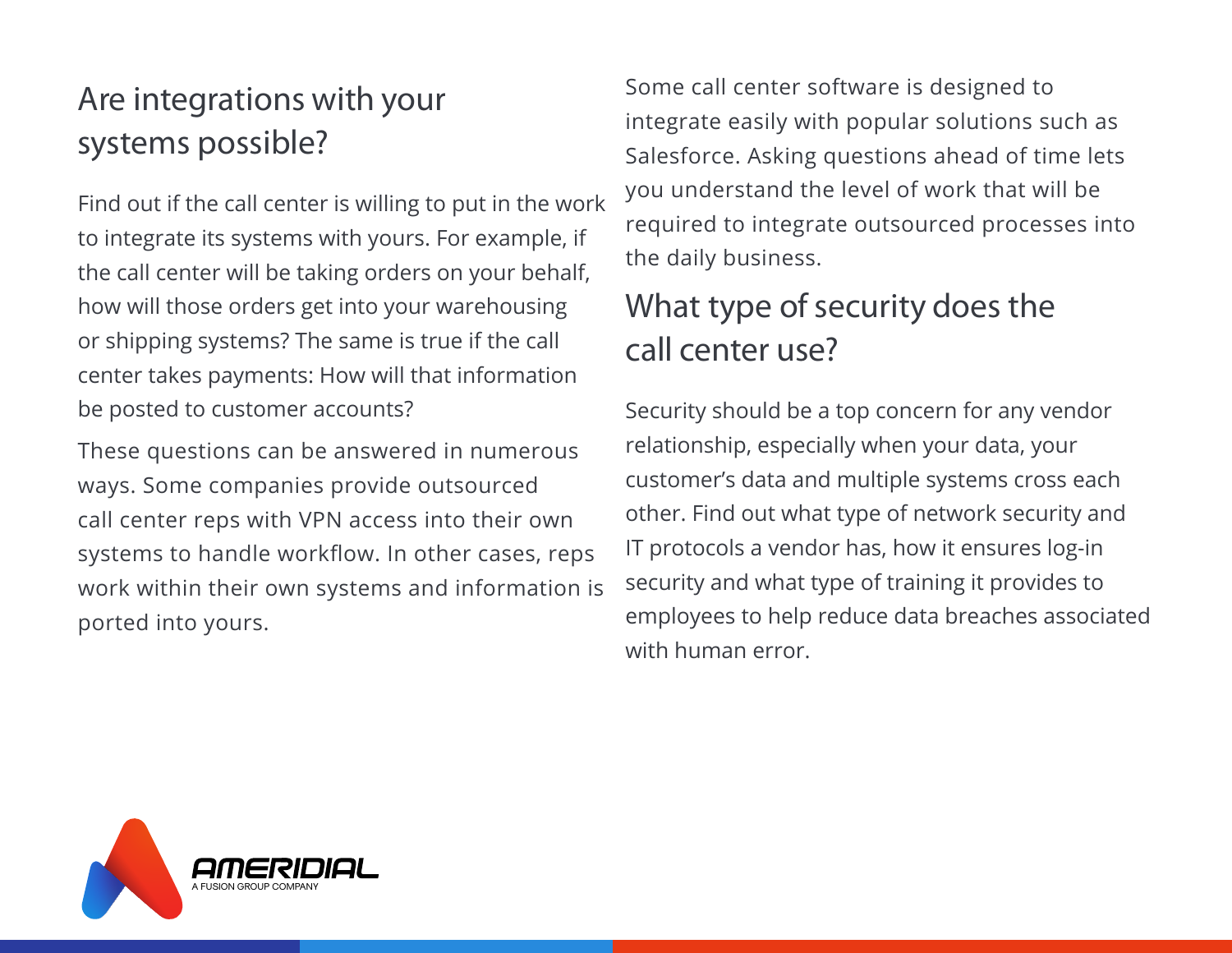# **Management**

Finally, make sure you understand how the teams who will work on your calls will be run.

#### **How are daily operations within the call center handled?**

Who is responsible for the daily operations within the call center? In some cases, your managers and supervisors take on some responsibility, working jointly with supervisors in the call center to manage workflow. In other cases, all responsibility is handled by the outsource team, which reports to a manager directly or an executive in your company. Find out how reporting and communication will be handled and how often you should expect contacts to meet face-to-face, via video conference or on the phone.



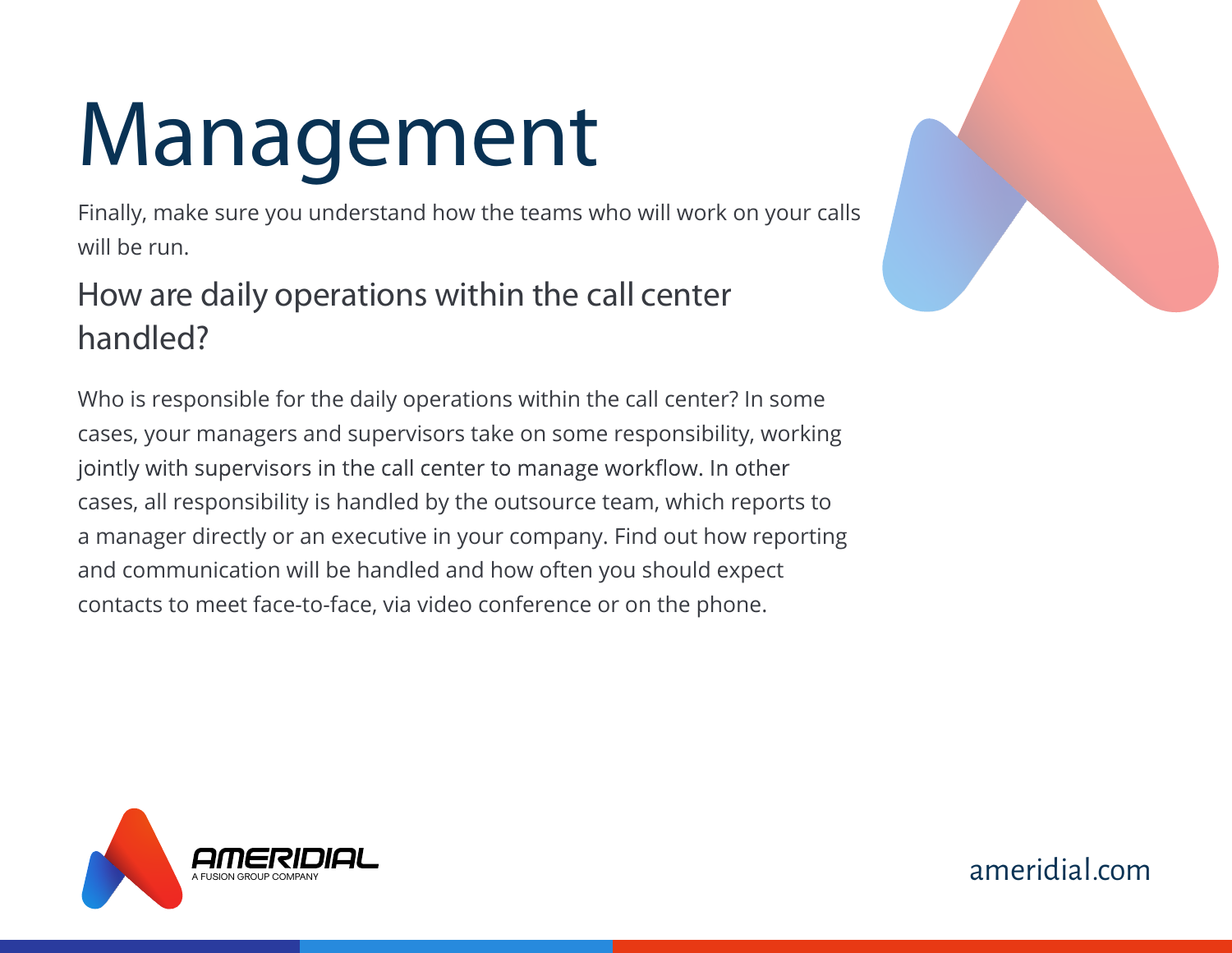#### **Who will be managing my program and what are their** qualifications?

You'll be entrusting your most valued asset with another company. Make sure you understand who owns the company (are they publicly or privately owned), what the owner's background is and who the individuals are that will be managing your program and servicing your account. Ask to go on-site to the call center(s) service will be provided from within. Meet the team who will oversee your account. Understand the background of the individuals who will manage the front-line staff. Make sure you're comfortable with all levels of the company, they'll be a direct reflection of your company and brand with every call, email or chat they touch. If a call center won't provide you with access to these critical stakeholders, look elsewhere for another partner.

#### **How will communication be handled between your company and the call center?**

Ask a lot of questions about communication, as this is paramount to a long-term successful relationship with a vendor. Never assume that emails will be sent or calls made at what you deem appropriate times or moments. Work with the vendor to spell out what types of communications you expect and when; a call center vendor that isn't willing to communicate regularly may not be the right partner for you.

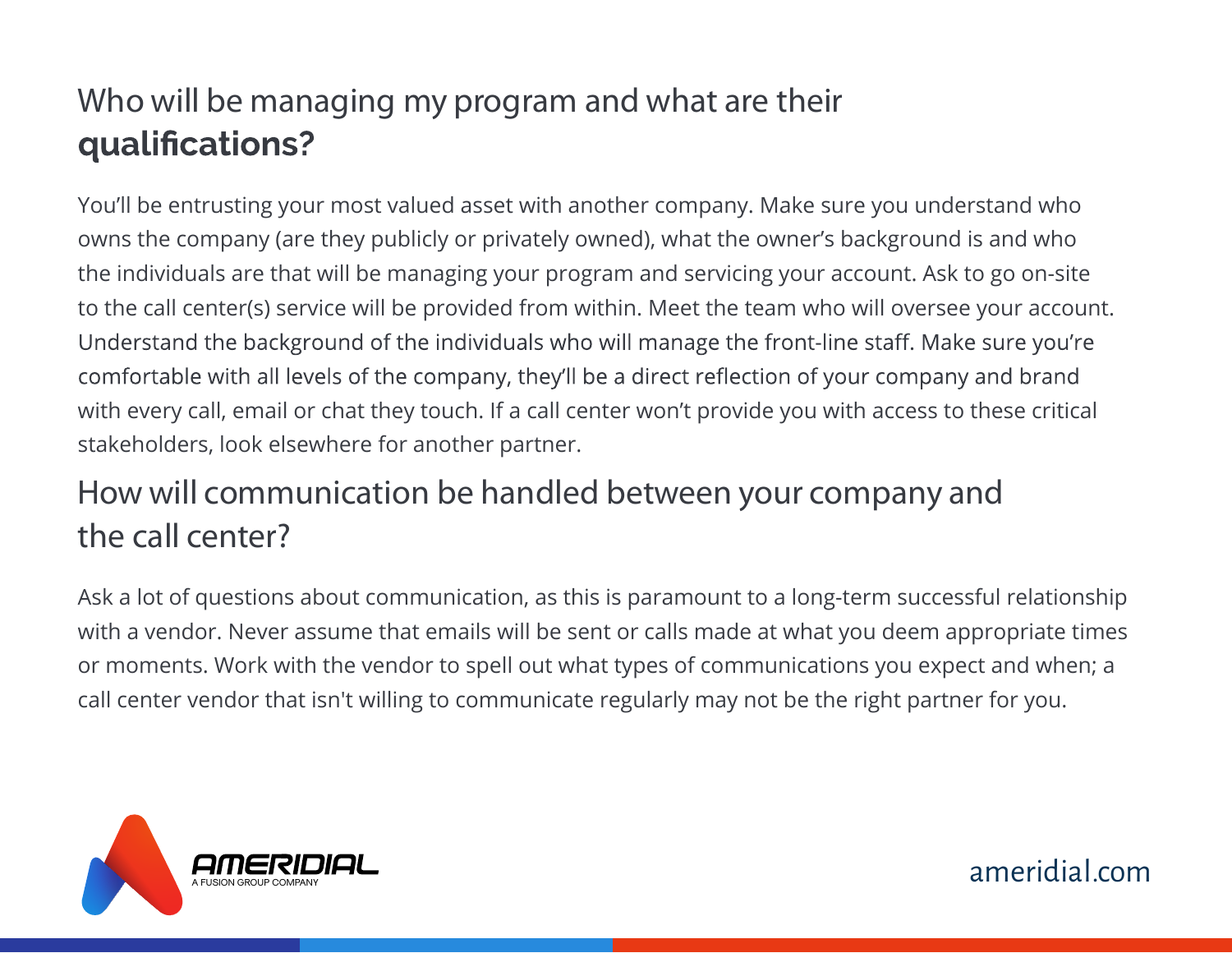#### **Does the call center use workforce management systems?**

Find out if the call center vendor uses a workforce management system to automate or semi-automate rep schedules. Also understand the role of WFM in determining the size of the staff required to fulfill SLAs. This type of technology has become almost impossible to do without in call centers where there's a need to cover multiple shifts, staff up and down according to call volume and ensure staff is able to take appropriate breaks. In general, the use of workforce management systems helps ensure better call coverage at a lower cost because they rely on intense data analysis to ensure appropriate coverage at the right times.